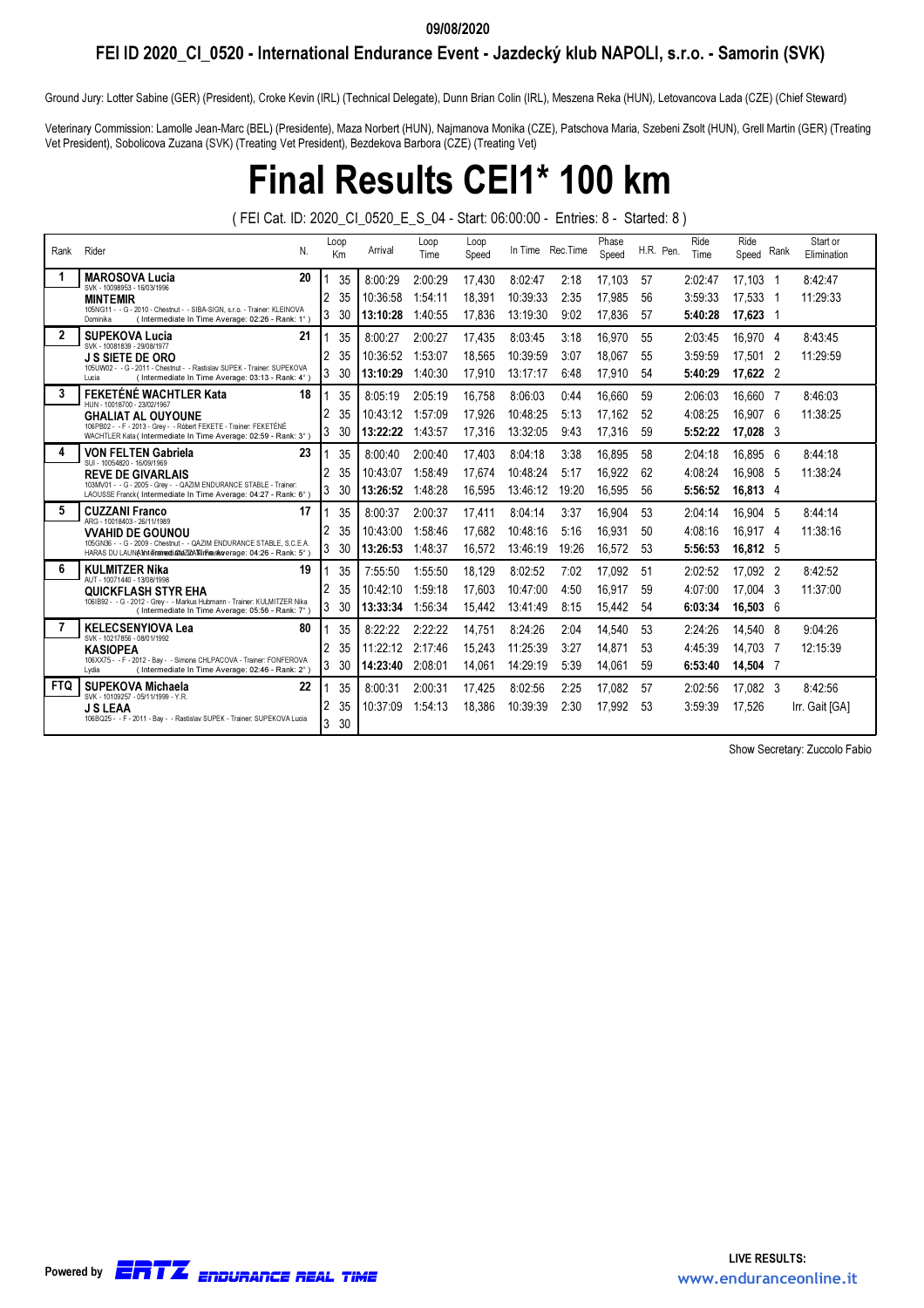#### 09/08/2020

FEI ID 2020\_CI\_0520 - National Endurance Event - Jazdecký klub NAPOLI, s.r.o. - Samorin (SVK)

Ground Jury: Croke Kevin (IRL) (President), Dunn Brian Colin (IRL) (Technical Delegate), Meszena Reka (HUN)

Veterinary Commission: Lamolle Jean-Marc (BEL) (President), Maza Norbert (HUN), Najmanova Monika (CZE), Patschova Maria

## **Final Results CEN 80 80 km**

(Start: 06:15:00 - Entries: 7 - Started: 7)

| Rank | Rider<br>N.                                                                            | Loop<br>Km           | Arrival  | Loop<br>Time | Loop<br>Speed |          | In Time Rec. Time | Phase<br>Speed | H.R. Pen. | Ride<br>Time | Ride<br>Speed Rank | Start or<br>Elimination |
|------|----------------------------------------------------------------------------------------|----------------------|----------|--------------|---------------|----------|-------------------|----------------|-----------|--------------|--------------------|-------------------------|
|      | <b>BAKOS Martin</b><br>58<br>SVK - 03139 - -                                           | 35                   | 8:21:50  | 2:06:50      | 16,557        | 8:26:18  | 4:28              | 15,994         | 55        | 2:11:18      | 15,994 1           | 9:06:18                 |
|      | KOHEILAN CALISTA                                                                       | $\overline{2}$<br>25 | 10:37:58 | 1:31:40      | 16.364        | 10:44:35 | 6:37              | 15,262         | 55        | 3:49:35      | 15,681 1           | 11:24:35                |
|      | 10101 - f - 2009 - Dark Grey - -<br>(Intermediate In Time Average: 05:33 - Rank: 3°)   | Ι3<br>20             | 12:31:45 | 1:07:10      | 17,866        | 12:38:56 | 7:11              | 17,866         | 56        | 4:56:45      | 16,175 1           |                         |
| 2    | <b>KARPF Lukas</b><br>63<br>$A$ UT - -                                                 | 35                   | 8:22:31  | 2:07:31      | 16,468        | 8:27:05  | 4:34              | 15,899         | 59        | 2:12:05      | 15,899 2           | 9:07:05                 |
|      | LUCKY BOY STYR EHA                                                                     | $\overline{2}$<br>25 | 10:47:17 | 1:40:12      | 14,970        | 10:52:30 | 5:13              | 14.229         | 48        | 3:57:30      | 15.158 2           | 11:32:30                |
|      | (Intermediate In Time Average: 04:53 - Rank: 2°)                                       | l3<br>20             | 12:45:24 | 1:12:54      | 16,461        | 12:56:22 | 10:58             | 16,461         | 59        | 5:10:24      | 15.464 2           |                         |
| 3    | <b>BERTA Hedvia</b><br>74<br>HUN-49892--                                               | 35                   | 8:32:38  | 2:17:38      | 15,258        | 8:34:41  | 2:03              | 15,034         | 49        | 2:19:41      | 15.034 3           | 9:14:41                 |
|      | KOHEILAN BIKRAM                                                                        | $\overline{2}$<br>25 | 11:07:01 | 1:52:20      | 13.353        | 11:10:34 | 3:33              | 12,944         | 52        | 4:15:34      | 14.086 3           | 11:50:34                |
|      | (Intermediate In Time Average: 02:48 - Rank: 1°)                                       | 3<br>20              | 13:05:34 | 1:15:00      | 16,000        | 13:10:21 | 4.47              | 16,000         | 57        | 5:30:34      | $14,521$ 3         |                         |
|      | 56<br><b>KOPECKA Tereza</b><br>CZE - 10026526 - 18/11/1989 -                           | 35                   | 8:46:17  | 2:31:17      | 13.881        | 8:54:30  | 8:13              | 13,166         | 55        | 2:39:30      | 13.166 7           | 9:34:30                 |
|      | <b>SAMSHIT</b>                                                                         | 2<br>25              | 11:09:10 | 1:34:40      | 15.845        | 11:12:14 | 3:04              | 15.348         | 47        | 4:17:14      | 13.995 4           | 11:52:14                |
|      | $-m - 2012 - Grev - -$<br>(Intermediate In Time Average: 05:39 - Rank: 4°)             | 3<br>20              | 13:08:48 | 1:16:34      | 15,673        | 13:14:03 | 5:15              | 15,673         | 56        | 5:33:48      | 14,380 4           |                         |
| 5.   | DRABIKOVA Alexandra<br>61<br>$SVK -$                                                   | 35                   | 8:44:05  | 2:29:05      | 14,086        | 8:47:53  | 3:48              | 13,736         | 54        | 2:32:53      | 13.736 4           | 9:27:53                 |
|      | KUHAILAN URKUB II-4SK/ KORAL                                                           | 2<br>25              | 11:16:58 | 1:49:05      | 13.751        | 11:26:51 | 9:53              | 12.609         | 59        | 4:31:51      | 13.243 5           | 12:06:51                |
|      | 10601 - C - 2014 - Brown White - -<br>(Intermediate In Time Average: 06:51 - Rank: 5°) | l3<br>20             | 13:26:21 | 1:19:30      | 15.094        | 13:44:11 | 17:50             | 15.094         | 59        | 5:51:21      | 13.662 5           |                         |
| FTQ. | <b>KLIMENT Lukas</b><br>60<br>SVK - 08471 - -                                          | 35                   | 8:44:08  | 2:29:08      | 14,081        | 8:48:03  | 3:55              | 13,721         | 49        | 2:33:03      | 13,721 5           | 9:28:03                 |
|      | <b>SPEEDY/SERAF</b>                                                                    | $\overline{2}$<br>25 | 11:17:04 | 1:49:01      | 13,759        | 11:27:00 | 9:56              | 12,610         | 47        | 4:32:00      | 13,235 6           | 12:07:00                |
|      | 10602 - C - 2014 - Chestnut - -                                                        | 3<br>20              | 13:26:22 | 1:19:22      | 15,120        | 13:44:18 | 17:56             | 15.120         | 54        | 5:51:22      | 13,661             | Irr. Gait [GA]          |
| FTQ  | <b>MAZUROVA Barbora</b><br>64<br>SVK - 06096 - -                                       | 35                   | 8:44:01  | 2:29:01      | 14,092        | 8:49:09  | 5:08              | 13.623         | 56        | 2:34:09      | 13,623 6           | 9:29:09                 |
|      | <b>AL AKRAM</b>                                                                        | $\overline{2}$<br>25 | 11:17:13 | 1:48:04      | 13.880        | 11:21:45 | 4:32              | 13.321         | 54        | 4:26:45      | 13.496             | Irr. Gait [GA]          |
|      | 10719 - C - 2013 - Chestnut - -                                                        | 3<br>20              |          |              |               |          |                   |                |           |              |                    |                         |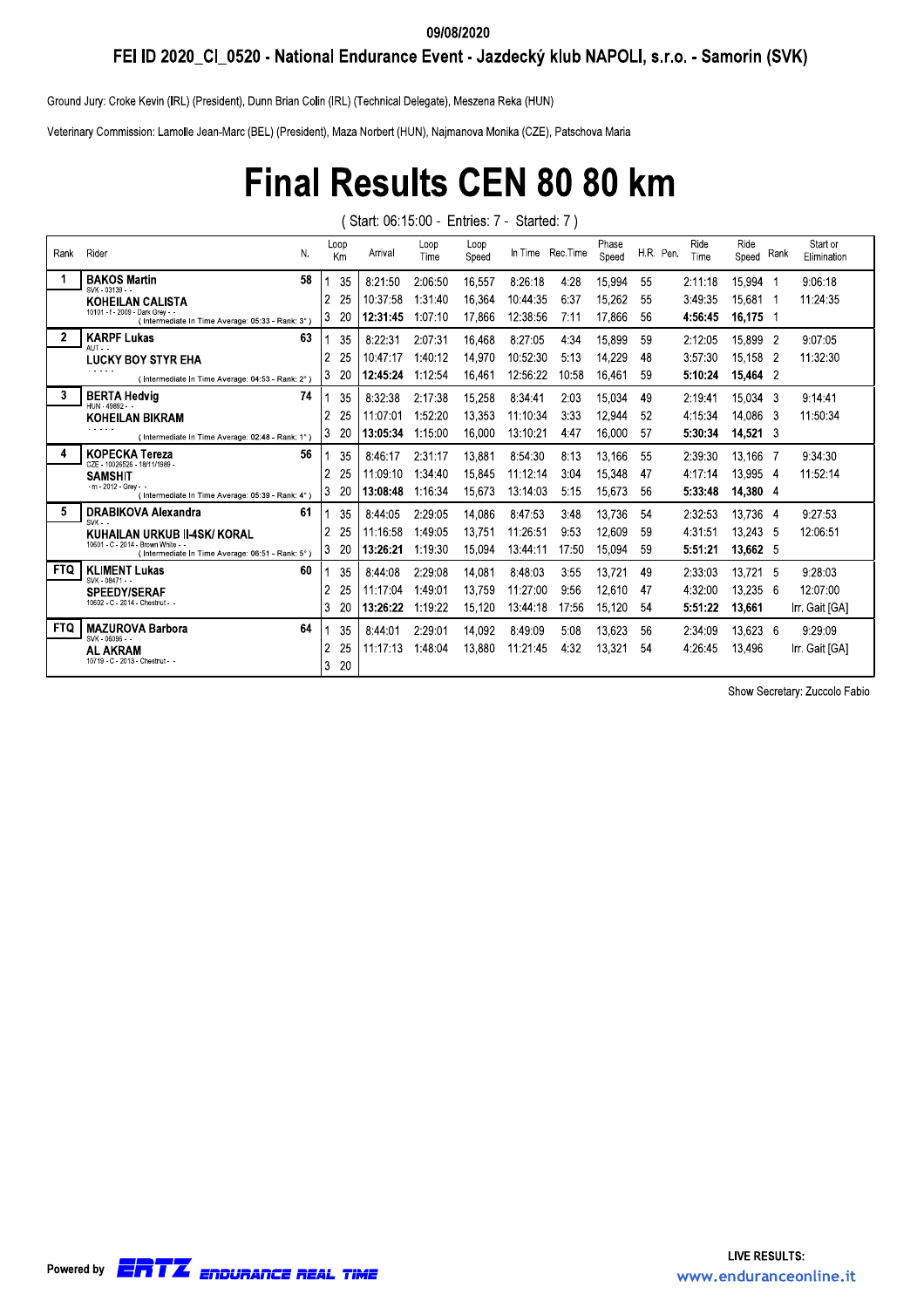#### 09/08/2020

FEI ID 2020\_CI\_0520 - National Endurance Event - Jazdecký klub NAPOLI, s.r.o. - Samorin (SVK)

Ground Jury: Croke Kevin (IRL) (President), Dunn Brian Colin (IRL) (Technical Delegate), Meszena Reka (HUN)

Veterinary Commission: Lamolle Jean-Marc (BEL) (President), Maza Norbert (HUN), Najmanova Monika (CZE), Patschova Maria

## **Final Results CEN 60 60 km**

(Start: 06:30:00 - Entries: 5 - Started: 5)

| Rank       | N.<br>Rider                                                                     |    | Loop<br>Km | Arrival  | Loop<br>Time | Loop<br>Speed |          | In Time Rec. Time | Phase<br>Speed | H.R. Pen. | Ride<br>Time | Ride<br>Speed    | Rank | Start or<br>Elimination |
|------------|---------------------------------------------------------------------------------|----|------------|----------|--------------|---------------|----------|-------------------|----------------|-----------|--------------|------------------|------|-------------------------|
|            | SVOBODOVA Sabina<br>66<br>$CZF -$                                               |    | 20         | 7:49:28  | 1:19:28      | 15,101        | 7:51:21  | 1:53              | 14,751         | 42        | 1:21:21      | 14,751           |      | 8:31:21                 |
|            | <b>ASMINA AL TRESCOL</b>                                                        | 2  | 20         | 9:48:27  | 1:17:06      | 15.564        | 9:49:58  | 1:31              | 15.264         | 46        | 2:39:58      | 15.003           |      | 10:29:58                |
|            | .<br>(Intermediate In Time Average: 01:42 - Rank: 1°                            | 3  | 20         | 11:42:35 | 1:12:37      | 16.525        | 11:48:08 | 5:33              | 16.525         | 42        | 3:52:35      | 15,478           |      |                         |
|            | POSPISILOVA Jana<br>65<br>CZF - G3443 - -                                       |    | 20         | 7:49:33  | 1:19:33      | 15,085        | 7:52:17  | 2:44              | 14,584         | 51        | 1:22:17      | 14,584 2         |      | 8:32:17                 |
|            | <b>EZOP</b>                                                                     | 2  | 20         | 9:48:31  | 1:16:14      | 15,741        | 9:50:39  | 2:08              | 15,313         | 53        | 2:40:39      | 14,939 2         |      | 10:30:39                |
|            | $KJOL1L - - - -$<br>(Intermediate In Time Average: 02:26 - Rank: 2°             | 3  | 20         | 11:42:36 | 1:11:57      | 16,678        | 11:49:48 | 7:12              | 16,678         | 49        | 3:52:36      | 15,477 2         |      |                         |
| 3          | 68<br><b>ONDREJKA Peter</b><br>SVK - 04384 - -                                  |    | 20         | 7:51:02  | 1:21:02      | 14,809        | 7:54:09  | 3:07              | 14,260         | 51        | 1:24:09      | 14.260 4         |      | 8:34:09                 |
|            | <b>GAZAL V-12</b>                                                               | 2  | 20         | 9:52:09  | 1:18:00      | 15,385        | 9:56:54  | 4:45              | 14,502         | 52        | 2:46:54      | 14.380 3         |      | 10:36:54                |
|            | 10387 - f - 2008 - Grev - -<br>(Intermediate In Time Average: 03:56 - Rank: 3°) | I3 | 20         | 11:54:42 | 1:17:48      | 15,424        | 12:02:27 | 7:45              | 15,424         | 52        | 4:04:42      | $14,712 \quad 3$ |      |                         |
| <b>FTQ</b> | 69<br><b>ONDREJKOVA Katarina</b><br>SVK - 08720 - -                             |    | 20         | 7:50:59  | 1:20:59      | 14,818        | 7:54:07  | 3:08              | 14,266         | 49        | 1:24:07      | 14,266 3         |      | 8:34:07                 |
|            | KUHAILAN URKUB I-33                                                             | 2  | 20         | 9:52:08  | 1:18:01      | 15,381        | 9:56:51  | 4:43              | 14,504         | 57        | 2:46:51      | 14,384           |      | Irr. Gait [GA]          |
|            | 10952 - F - 2015 - Chestnut - -                                                 | 3  | 20         |          |              |               |          |                   |                |           |              |                  |      |                         |
| <b>FTQ</b> | POHORELCOVA Viktoria<br>67<br>SVK - 07718 - -                                   |    | 20         | 7:51:05  | 1:21:05      | 14,800        | 7:53:07  | 2:02              | 14.438         | 52        | 1:23:07      | 14,438           |      | Irr. Gait [GA]          |
|            | <b>KAMRIA</b>                                                                   | 2  | 20         |          |              |               |          |                   |                |           |              |                  |      |                         |
|            | 11014 - F - 2015 - Grev - -                                                     | 3  | 20         |          |              |               |          |                   |                |           |              |                  |      |                         |